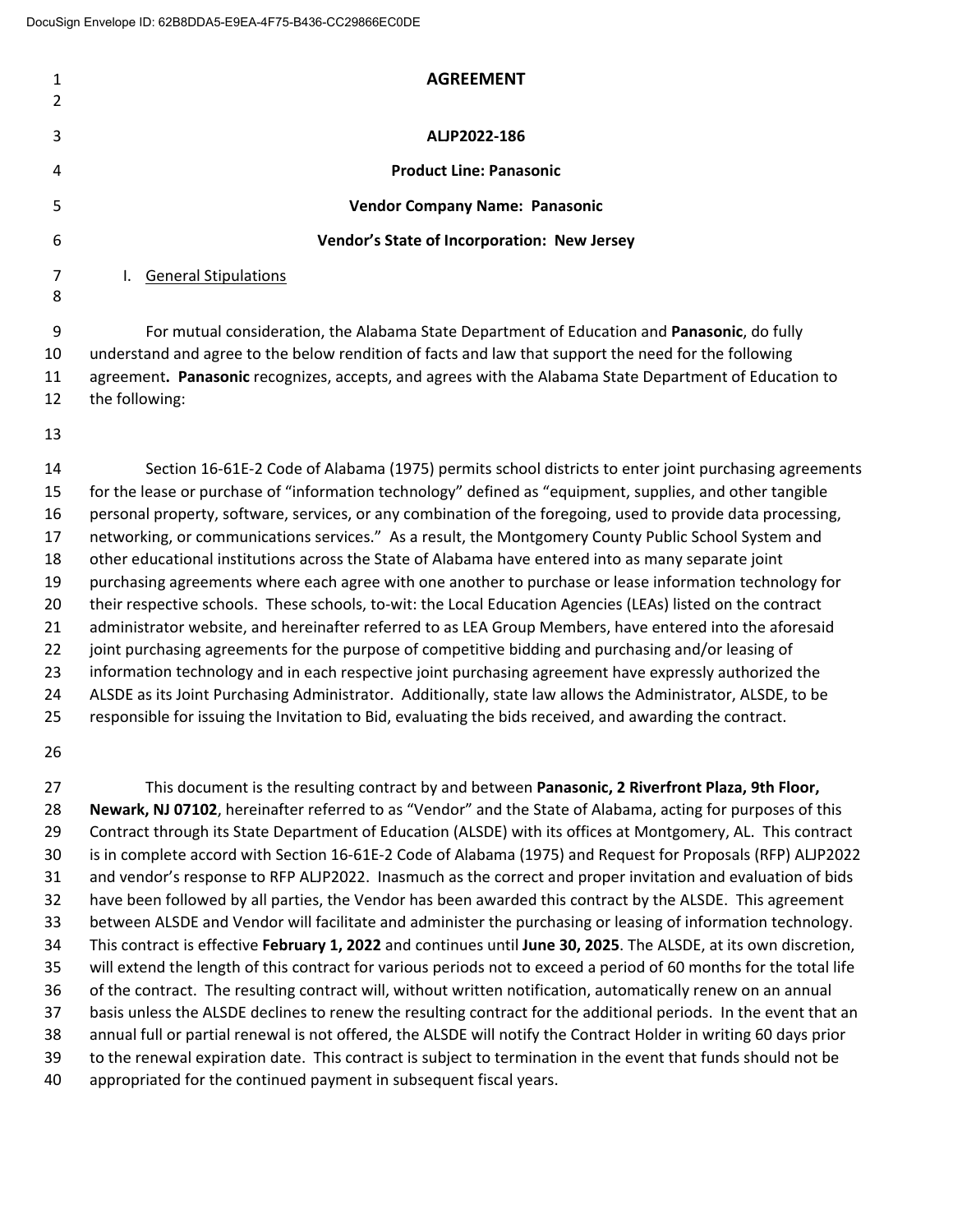In consideration of the various sums and rates listed in the attachments made part of this agreement,

the Vendor agrees to provide the product line of **Panasonic** for the purchasing of the aforesaid LEA Group

Members in accordance to Section 16‐61E‐2 Code of Alabama (1975). Additionally, the Vendor agrees to

- abide by the terms and conditions expressed below by the ALSDE, Administrator of these joint purchasing
- agreements.
- 

- II. Conditions of Administration
- (1) The Vendor will be required to maintain current public price listing (and archived price listing) on a website and provide the URL to ALJP Staff. ALSDE requires that only the awarded branded products be included on the website.
- (2) The Vendor will be required to provide current ISO certification and to notify ALJP Staff of any changes in Company and/or Sales Contacts.
- (3) The ALSDE will use the awarded Product Line Product Offering & Base Pricing source and Discount(s) to verify the ALJP Pricing submitted and the prices quoted by listed Sales Contacts and/or an online ordering website (if applicable).
- (4) The Vendor is responsible for keeping the ALSDE informed of any changes to the Ordering Instructions.
- (5) The LEA Group Members, Vendor or the Vendor assigned Authorized Resellers will be required to reference any quotes, purchase orders or other documentation issued as a result of the contract by identifying the same with "Contract # **ALJP2022‐186**" for audit purposes.
- (6) The Vendor and its Authorized Resellers (if applicable) will provide purchase order information from all sales activity as directed by the ALSDE.
- (7) In accordance with Section 16‐61E‐2 Code of Alabama (1975), each LEA Group Members shall pay its share of expenditures for purchases under this agreement in the manner as it pays other expenses of the LEA.
- (8) The ALSDE will not issue purchase orders for the LEA Group Members but will only administer 68 the program for the LEA Group Members. Purchase orders will be initiated by the individual LEA Group Member and Vendor or Reseller (per Vendor's instructions).
- (9) The ALSDE in addition to monitoring and oversight, may also purchase, with the consent of the Director of Finance or his or her designee, from ALJP contracts when purchases are necessary to maintain statewide application and compatibility.
- (10) By signing this agreement, the Vendor agrees to the terms set forth within the "Alabama State Department of Education Request for Proposal ALJP2022" to provide **Panasonic** branded products. Further, after signature of an authorized **Panasonic** official and receipt 76 of the completed Agreement to ALSDE at the address provided in RFP #ALJP2022, this agreement shall be considered in force and effect.
- (11) The Vendor acknowledges and understands that this contract is not effective until it has received all requisite state government approvals and Vendor shall not begin performing work under this contract until notified to do so by the contracting state department [or LEA as may 81 be the case]. The Vendor is entitled to no compensation for work performed prior to the effective date of this contract.
- (12) The vendor acknowledges and understands that this is an overarching contract. The ALSDE will **not participate in any individual purchase(s)** between the awarded vendor and LEA Group

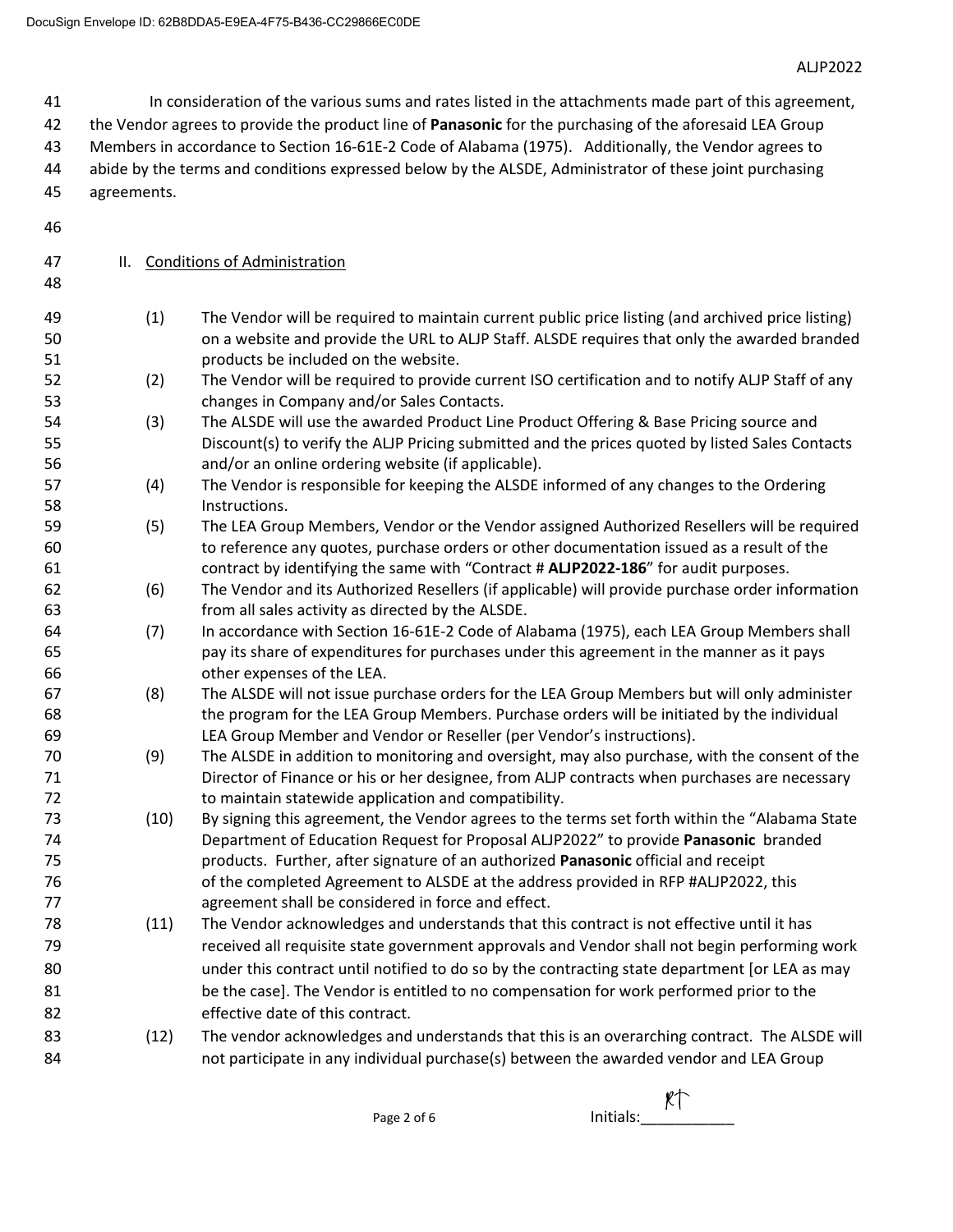- 85 member(s). It is not the intent of the ALSDE to be involved in individual purchase agreements in connection with this ALJP agreement, other than its own.
- **III.** Contract Disputes.

 

- (1) Dispute Resolution. For any and all other disputes arising under the terms of this contract 89 between the not resolved by negotiation, the parties agree to utilize appropriate forms of non- bidding alternative dispute resolution including, but not limited to, mediation. Such dispute **resolutions shall occur in Montgomery, Alabama, utilizing where appropriate, mediators**  selected from the roster of mediators maintained by the Center for Dispute Resolution of Alabama State Bar.
- (2) Termination by the State. This Contract may be terminated by the State for Default, as follows:
- a. Termination for Default. The State shall have the right to terminate this Contract for Default by (Vendor) upon thirty (30) day written notice. A Default shall be deemed to have occurred if (Vendor) breaches any primary obligations, terms or conditions of this Contract and fails to cure such breach within thirty (30) days after receipt of written notice from the State concerning such breach.
- b. Termination for Vendor Bankruptcy. To the extent permitted by applicable law, in the event of the filing of a petition in bankruptcy by or against Vendor, which is not dismissed within thirty (30) days, the State shall have the right to terminate this Contract upon ten (10) days advance written notice.

IV. Miscellaneous.

- (1) If any provision of this Contract is invalid or unenforceable under any applicable statute or rule of law, this Contract shall be enforced to the maximum extent possible to effectuate the original express intent of the parties.
- (2) The person executing this Contract on behalf of a party represents that he/she is authorized to 117 sign this Contract on behalf of such party and warrants that he/she has full power to enter into 118 this Contract on behalf of such party.
- (3) Any and all notices shall be sent by United States First Class or Certified Mail, by a courier service furnishing proof of delivery (postage and delivery prepaid), or electronically to the addresses (mail or email) for the parties set forth below. Either party may change its notice address by notifying the other in like manner.
- (4) This agreement shall not be subject to modification or amendment except by written agreement with the appropriate authorized signatures.

If to Vendor:

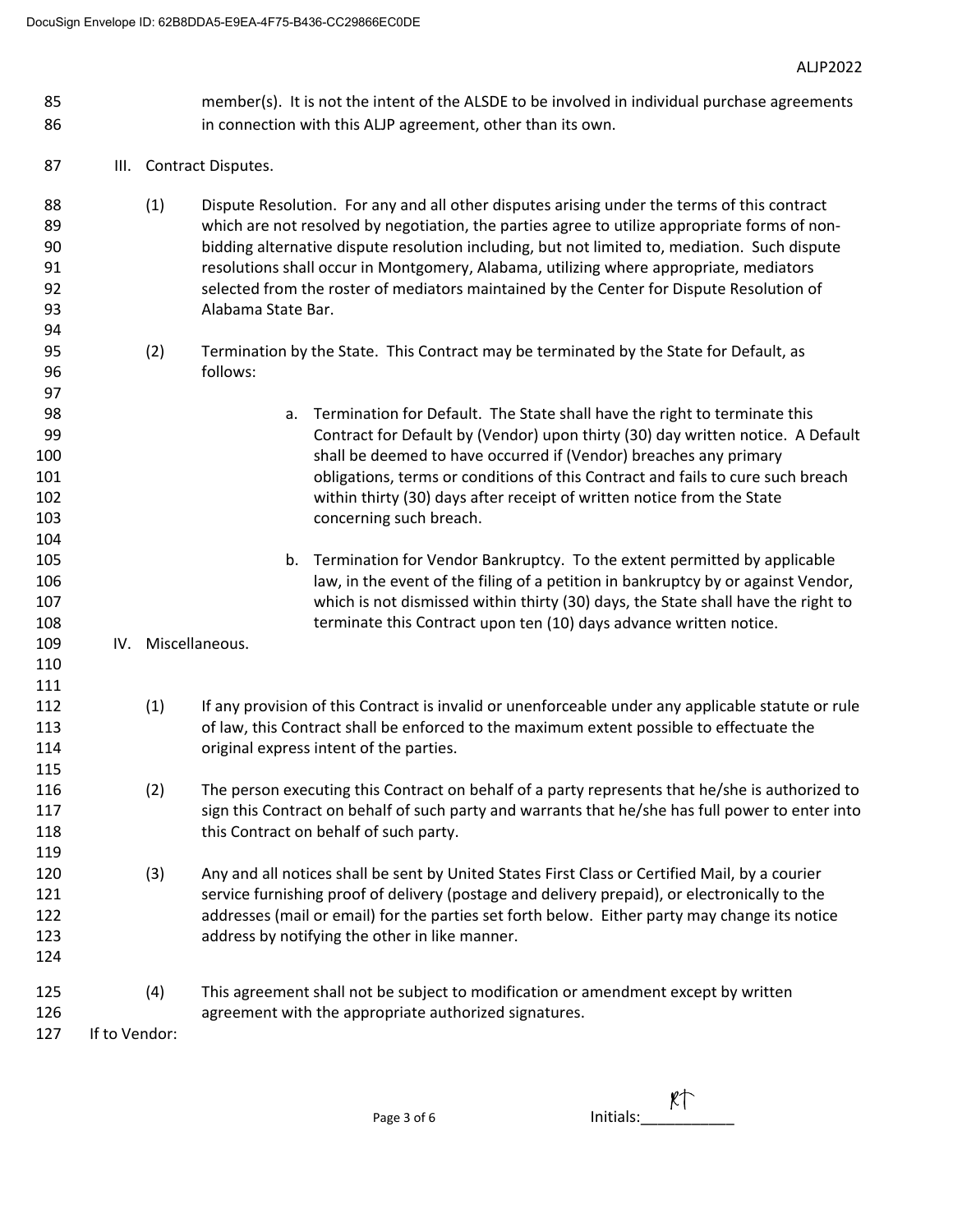ALJP2022

| 128        |              |                                                                                                                                                                                    |
|------------|--------------|------------------------------------------------------------------------------------------------------------------------------------------------------------------------------------|
| 129        |              |                                                                                                                                                                                    |
| 130        |              | Panasonic                                                                                                                                                                          |
| 131        |              | 2 Riverfront Plaza, 9th Floor                                                                                                                                                      |
| 132        |              | Newark, NJ 07102                                                                                                                                                                   |
| 133        |              |                                                                                                                                                                                    |
| 134        | If to ALSDE: |                                                                                                                                                                                    |
| 135        |              |                                                                                                                                                                                    |
| 136        |              | Dr. Brandon Payne                                                                                                                                                                  |
| 137        |              | ALJP2022                                                                                                                                                                           |
| 138        |              | 5119 Gordon Persons Building                                                                                                                                                       |
| 139        |              | 50 North Ripley St.                                                                                                                                                                |
| 140        |              | Montgomery, AL 36102                                                                                                                                                               |
| 141        |              |                                                                                                                                                                                    |
| 142        |              |                                                                                                                                                                                    |
| 143        | (5)          | This Contract shall be governed by and construed in accordance with the laws of the State of                                                                                       |
| 144        |              | Alabama.                                                                                                                                                                           |
| 145        |              |                                                                                                                                                                                    |
| 146        | (6)          | This Contract shall be administered on behalf of the State by the ALSDE.                                                                                                           |
| 147        |              |                                                                                                                                                                                    |
| 148        | (7)          | Neither party shall use the name of the other for any commercial purpose without the prior                                                                                         |
| 149        |              | written consent of the other, except that Vendor may, without prior written consent, identify                                                                                      |
| 150        |              | the State in reference listings as a client of Vendor, if such identification does not include the                                                                                 |
| 151        |              | State's endorsement of the services of Vendor.                                                                                                                                     |
| 152        |              |                                                                                                                                                                                    |
| 153        | (8)          | This Contract, together with the bid response hereto, constitutes the complete and entire                                                                                          |
| 154        |              | agreement between the parties. This Contract supersedes all prior discussions,                                                                                                     |
| 155<br>156 |              | understandings, arrangements, and negotiations between the parties with respect to the<br>subject matter of this Contract. The terms and conditions of this Contract shall prevail |
| 157        |              | notwithstanding any variance with the terms and conditions of any order submitted with                                                                                             |
| 158        |              | respect to the Support Services, equipment, supplies or any related services provided in this                                                                                      |
| 159        |              | Contract. This Contract shall not be modified, amended, rescinded, canceled or waived in                                                                                           |
| 160        |              | whole or in part without the written agreement signed by both parties.                                                                                                             |
| 161        |              |                                                                                                                                                                                    |
| 162        |              |                                                                                                                                                                                    |
| 163        | V.           | Required State Provisions.                                                                                                                                                         |
| 164        |              |                                                                                                                                                                                    |
| 165        | (1)          | It is understood that there is no entitlement to any State Merit System benefits to anyone                                                                                         |
| 166        |              | working under the terms of this Contract.                                                                                                                                          |
| 167        |              |                                                                                                                                                                                    |
| 168        | (2)          | Notwithstanding any provision within this Contract to the contrary, no travel is to be paid by                                                                                     |
| 169        |              | the State under this Contract unless approved in advance by the State Superintendent and                                                                                           |
| 170        |              | agreed for reimbursement to the State by the State Finance Director.                                                                                                               |
| 171        |              |                                                                                                                                                                                    |
|            |              |                                                                                                                                                                                    |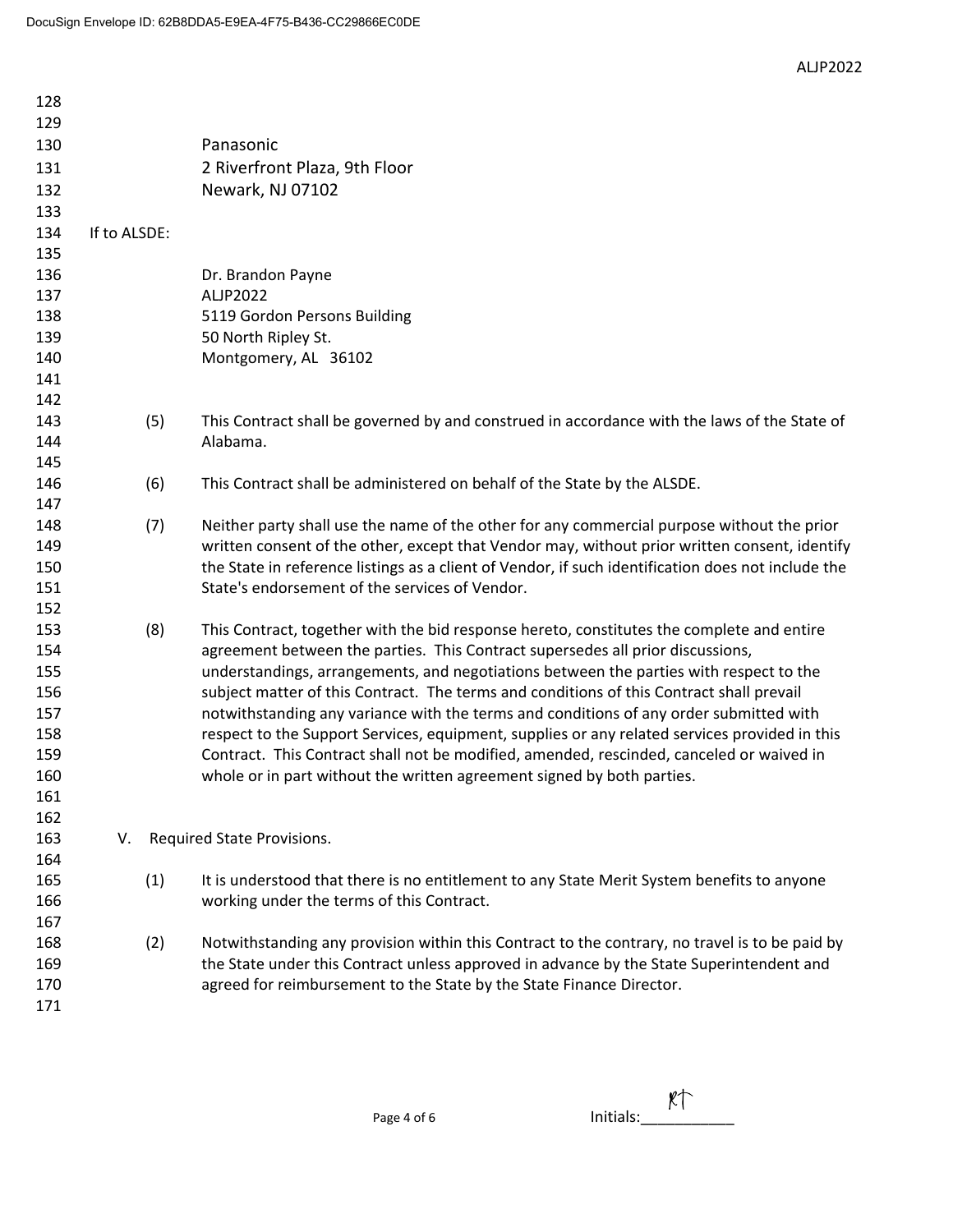- (3) The State Superintendent of Education, through his designated representatives, will sponsor and approve the purposes, administration, and supervision of all phases of the services to be provided.
- (4) The initial duration of this agreement is start date, through with aforementioned extensions. 177 Either party upon receipt of a 30-day written notification may terminate the agreement.
- (5) It is agreed that the terms and commitments contained herein shall not be constituted as a debt of the State of Alabama in violation of Article II, Section 213 of the Constitution of Alabama, 1901, as amended by Amendment Number 26. It is further agreed that if any provision of this Contract shall contravene any statue or Constitutional provision or amendment, either now in effect or which may, during the course of this Contract, be enacted, then that conflicting provision in the Contract shall be deemed null and void. The contractor's sole remedy for the settlement of any and all disputes arising under the terms of this agreement shall be limited to the filing of a claim with the Board of Adjustment for the State of Alabama.
- (6) This agreement is subject to termination in the event of proration of the fund from which payment under this agreement is to be made.
- (7) Neither party shall have the right to assign or transfer its rights or obligations under this contract without the consent of the other party.
- (8) All funds paid under the terms and conditions of this Contract shall be used for purposes permitted and consistent with Alabama law.
- (9) In compliance with Act 2016‐312, the contractor hereby certifies that it is not currently engaged in, and will not engage in, the boycott of a person or an entity based in or doing business with a jurisdiction with which this state can enjoy open trade.
- (10) BEASON‐HAMMON ALABAMA TAXPAYER AND CITIZEN PROTECTION ACT (ACT 2011‐535) ALABAMA LAW (ACT 2011‐535) PROVIDES THAT AS A CONDITION FOR THE AWARD OF ANY CONTRACT BY THE STATE TO A BUSINESS ENTITY OR EMPLOYER THAT EMPLOYS ONE OR MORE EMPLOYEES, THE EMPLOYER SHALL PROVIDE DOCUMENTATION ESTABLISHING THAT THE BUSINESS DOES NOT KNOWINGLY EMPLOY, HAS NOT HIRED FOR EMPLOYMENT, NOR WILL IT CONTINUE TO EMPLOY AN UNAUTHORIZED ALIEN, AS THAT TERM IS DEFINED IN ALABAMA ACT 2011‐535. BY SIGNING THIS AGREEMENT AND BY REFERENCE IN SUBMITTED BID RESPONSE, COMPANY HEREBY CERTIFIES THAT THEY ARE IN FULL COMPLIANCE WITH ACT 2011‐535 AND ACKNOWLEDGES THAT THE AWARDING AUTHORITY WILL DECLARE THIS AGREEMENT VOID IF THE CERTIFICATION IS NOT VALID. DOCUMENTATION OF ENROLLMENT 212 IN THE E-VERIFY PROGRAM WILL BE REQUIRED. FAILURE TO PROVIDE DOCUMENTATION WITHIN 5 CALENDAR DAYS OF NOTIFICATION BY THE ALSDE WILL RESULT IN THE VOID OF THIS **AGREEMENT. TO ENROLL IN THE E-VERIFY PROGRAM VISIT WWW.DHS.GOV/E-VERIFY**